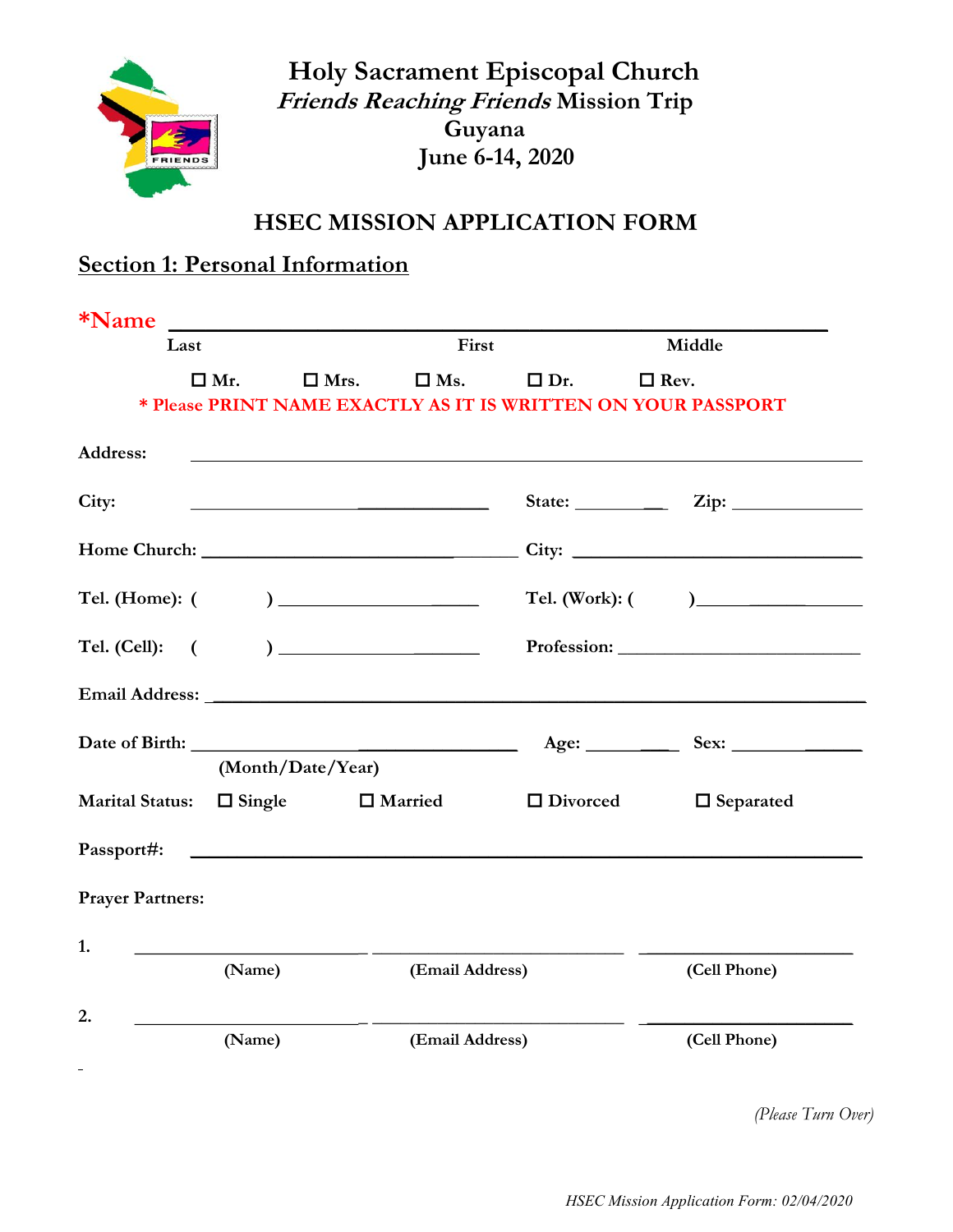### Section 2: Skills/Work Experience

Please check below the skills that are applicable to you. If you check "Other," please state the area of expertise. You may also add further information/explanation if necessary.

| <b>Language Spoken</b>                         | <b>Musical Instruments Played</b>                |
|------------------------------------------------|--------------------------------------------------|
| $\equiv$ English<br>Spanish<br>French<br>Other | Keyboard/Organ/Piano<br>Guitar<br>Drums<br>Other |
| Medical                                        | Construction                                     |
| Doctor                                         | $\equiv$ Carpentry                               |
| <b>Nurse</b>                                   | __ Masonry                                       |
| _Dentistry                                     | $\equiv$ Plumbing                                |
| <b>Nutrition</b>                               | __Roofing                                        |
| Pharmacist                                     | Electrical                                       |
| <b>Other</b>                                   | $\equiv$ Painting                                |
|                                                | Other                                            |

\_\_\_\_\_\_\_\_\_\_\_\_\_\_\_\_\_\_\_\_\_\_\_\_\_\_\_\_\_\_\_\_\_\_\_\_\_\_\_\_\_\_\_\_\_\_\_\_\_\_\_\_\_\_\_\_\_\_\_\_\_\_\_\_\_\_\_\_\_\_\_\_\_\_\_\_\_\_\_\_\_\_\_\_\_

\_\_\_\_\_\_\_\_\_\_\_\_\_\_\_\_\_\_\_\_\_\_\_\_\_\_\_\_\_\_\_\_\_\_\_\_\_\_\_\_\_\_\_\_\_\_\_\_\_\_\_\_\_\_\_\_\_\_\_\_\_\_\_\_\_\_\_\_\_\_\_\_\_\_\_\_\_\_\_\_\_\_\_\_\_

\_\_\_\_\_\_\_\_\_\_\_\_\_\_\_\_\_\_\_\_\_\_\_\_\_\_\_\_\_\_\_\_\_\_\_\_\_\_\_\_\_\_\_\_\_\_\_\_\_\_\_\_\_\_\_\_\_\_\_\_\_\_\_\_\_\_\_\_\_\_\_\_\_\_\_\_\_\_\_\_\_\_\_\_\_

\_\_\_\_\_\_\_\_\_\_\_\_\_\_\_\_\_\_\_\_\_\_\_\_\_\_\_\_\_\_\_\_\_\_\_\_\_\_\_\_\_\_\_\_\_\_\_\_\_\_\_\_\_\_\_\_\_\_\_\_\_\_\_\_\_\_\_\_\_\_\_\_\_\_\_\_\_\_\_\_\_\_\_\_\_

Teaching/Counselor Experience

- $\_\_\_\_\$  Ages 3-5
- $\overline{\phantom{a}}$  Ages 6 -9
- $\frac{\text{Z}}{\text{Z}}$  Ages 10 13
- \_\_\_ Ages 14 18
- \_\_\_ Other

Other: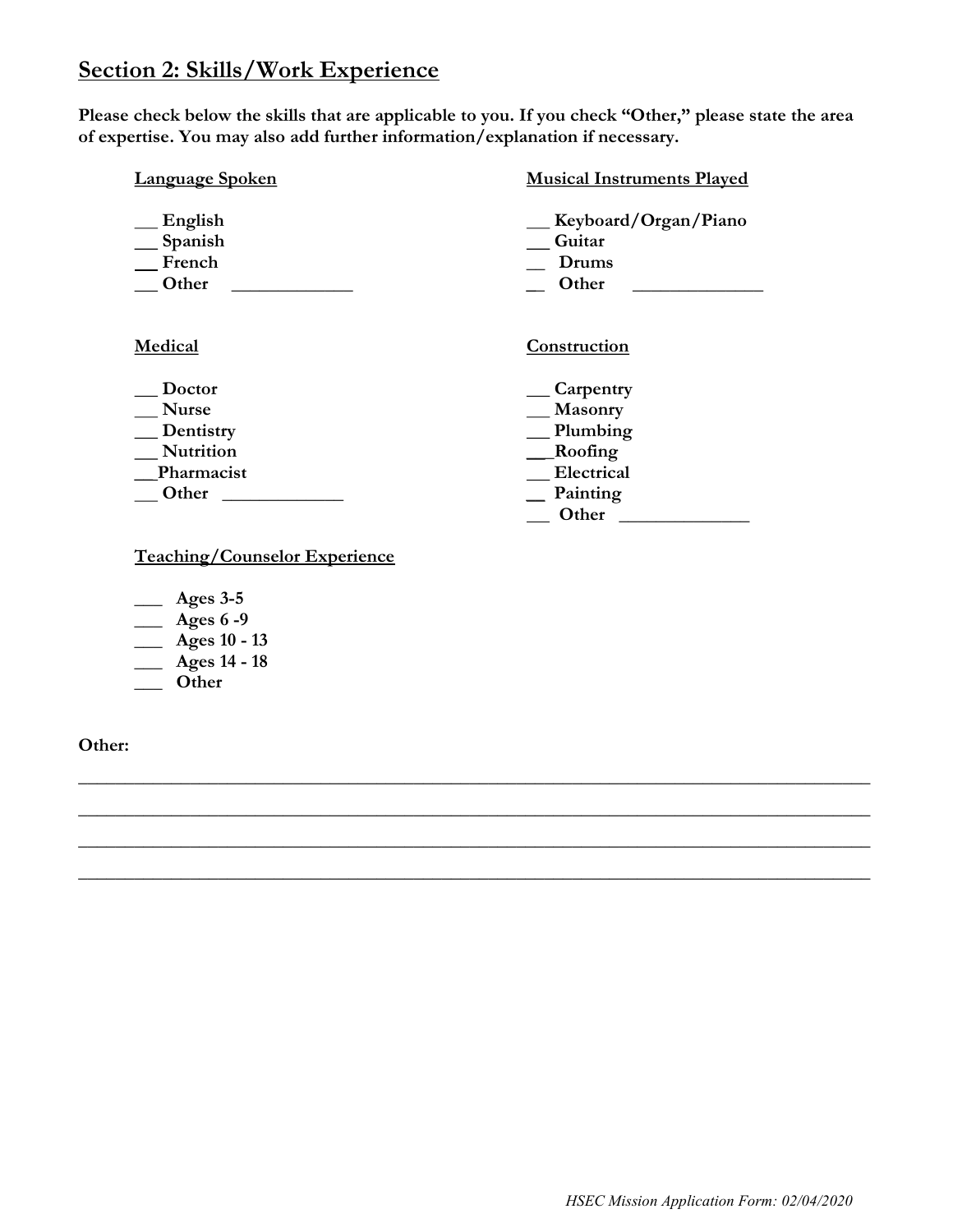# Section 3: Medical/Health Information

|                             |                                                                                                                                                                                                                                      | (First name)                                                                                                           |              | (Last name)                             |
|-----------------------------|--------------------------------------------------------------------------------------------------------------------------------------------------------------------------------------------------------------------------------------|------------------------------------------------------------------------------------------------------------------------|--------------|-----------------------------------------|
| <b>Health Insurance Co:</b> |                                                                                                                                                                                                                                      | <u> 1989 - Johann Stoff, amerikansk politiker (d. 1989)</u>                                                            |              |                                         |
|                             |                                                                                                                                                                                                                                      |                                                                                                                        |              |                                         |
|                             |                                                                                                                                                                                                                                      |                                                                                                                        |              |                                         |
|                             | Do you have any physical restrictions that should be known? $\Box$ Yes                                                                                                                                                               |                                                                                                                        |              | $\square$ No                            |
| If Yes, please describe:    |                                                                                                                                                                                                                                      | <u> 1989 - Johann Stoff, amerikansk politiker (* 1908)</u>                                                             |              |                                         |
|                             | ,我们也不会有什么。""我们的人,我们也不会有什么?""我们的人,我们也不会有什么?""我们的人,我们也不会有什么?""我们的人,我们也不会有什么?""我们的人                                                                                                                                                     |                                                                                                                        |              |                                         |
|                             | Are you presently taking any medications?                                                                                                                                                                                            | $\Box$ Yes                                                                                                             | $\square$ No |                                         |
| If Yes, please explain:     |                                                                                                                                                                                                                                      | <u> 1980 - Johann John Stoff, deutscher Stoffen und der Stoffen und der Stoffen und der Stoffen und der Stoffen un</u> |              |                                         |
|                             | Describe any Special Dietary Needs/Food Allergies: ______________________________                                                                                                                                                    |                                                                                                                        |              |                                         |
|                             | <b>Section 4: Emergency Contact Information</b>                                                                                                                                                                                      |                                                                                                                        |              |                                         |
| Name:                       | <u> 1989 - Johann Barbara, martxa alemaniar amerikan basar da da a shekara 1989 - Andrew Santan Barbara a shekara</u>                                                                                                                |                                                                                                                        |              |                                         |
| Address:                    |                                                                                                                                                                                                                                      |                                                                                                                        |              |                                         |
| City:                       | <u> 1980 - Johann Barn, mars an t-Amerikaansk politiker († 1908)</u>                                                                                                                                                                 |                                                                                                                        |              | State: $\frac{\text{Zip:}}{\text{Up:}}$ |
|                             |                                                                                                                                                                                                                                      |                                                                                                                        |              |                                         |
| Tel. (Cell):                | <u> 1989 - Johann Stoff, deutscher Stoffen und der Stoffen und der Stoffen und der Stoffen und der Stoffen und der Stoffen und der Stoffen und der Stoffen und der Stoffen und der Stoffen und der Stoffen und der Stoffen und d</u> |                                                                                                                        |              |                                         |
| Email address:              |                                                                                                                                                                                                                                      | <u> 1989 - Johann Johann Stoff, deutscher Stoff, der Stoff, der Stoff, der Stoff, der Stoff, der Stoff, der Stoff</u>  |              |                                         |

(Please Turn Over)